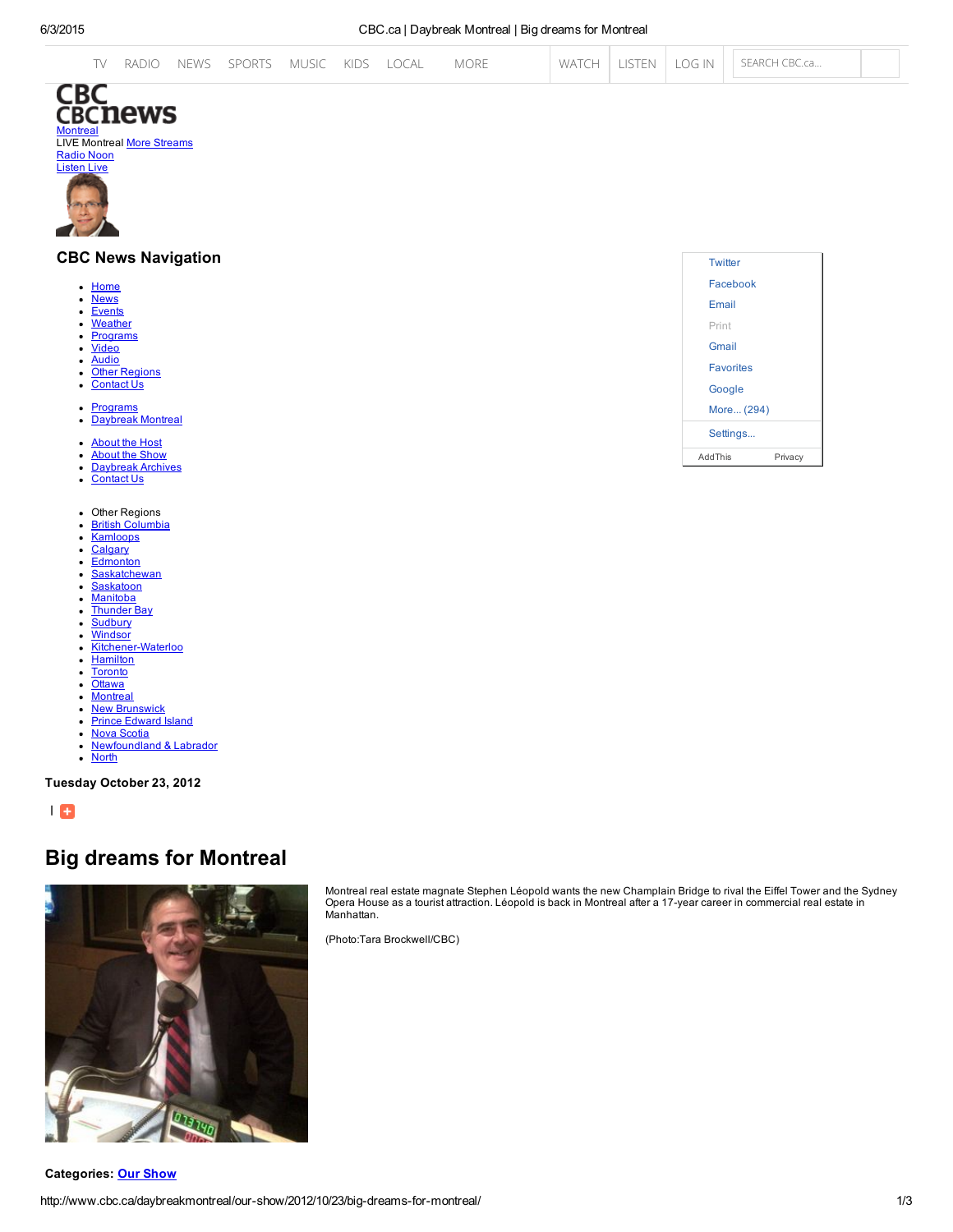

- [Main](http://www.cbc.ca/daybreakmontreal/)
- [About](http://www.cbc.ca/daybreakmontreal/about) the Show
- [About](http://www.cbc.ca/daybreakmontreal/host) the Host Past [Episodes](http://www.cbc.ca/daybreakmontreal/our-show)
- [Contact](http://www.cbc.ca/daybreakmontreal/contact) Us

Search

## Subscribe to the Podcast

#### Highlights: [RSS](http://www.cbc.ca/podcasting/includes/montrealdaybreak.xml) | [iTunes](itpc://www.cbc.ca/podcasting/includes/montrealdaybreak.xml)

More CBC [Podcasts](http://www.cbc.ca/podcasting/index.html?region)[Help](http://www.cbc.ca/podcasting/gettingstarted.html)

#### Air Times

CBC Network Times [Radio](http://www.cbc.ca/programguide/daily/today/cbc_radio_one) One 5:30-8:30 a.m.(ET) - 88.5 FM

### Featured Audio

All show [audio](http://www.cbc.ca/player/Radio/Local+Shows/Quebec/Daybreak+Montreal/) »

- $\bullet$  Sort By:
	- **Latest**  $\bullet$
	- Most Listened

Montreal comedian's TEDxWomen talk canceled over controversial jokeMontreal comedian Jess Salomon was scheduled to give a talk at Montreal's TedxWomen event on May 30, but was removed from the speaker roster over a joke.Listen *8:35*

Members of Montreal's trans community react to Caitlyn Jenner's Vanity Fair coverHow has Caitlyn Jenner's cover shaped the conversation surrounding trans issues in Montreal?<br>Gabrielle Bouchard, trans advocacy coordinator w *10:38*

Jean Charest says Jacques Parizeau had 'determination'Daybreak spoke to Jean Charest, who faced off against Jacques Parizeau during the 1995 referendum, about the former premier's legacy.Listen *4:11*

Bernard Drainville on Jacques Parizeau's legacy with the Parti QuébécoisDaybreak spoke to the Parti Québécois' Bernard Drainville about Jacques Parizeau.Listen *4:59* Thave such great admiration for him'Jean Dorion, former Bloc Québécois MP and president of the Société Saint-Jean-Baptiste, speaks to Daybreak about the death of Jacques Parizeau.Listen *4:18*

Gilles Duceppe speaks about Jacques Parizeau, "a leader among the sovereigntist movement"Daybreak spoke to Gilles Duceppe, former leader of the Bloc Québécois, about Jacques Parizeau.Listen *4:58*

**Some Concordia students are facing consequences from April 1 protestsSome Concordia students have received complaints from the university about their participation in April 1** strikes. Daybreak spoke to Katie Nelson, who was the VP Academic and Accessibility of Concordia's Philosophy Students Association and to Benjamin PruListen *8:21*

#### All show [audio](http://www.cbc.ca/player/Radio/Local+Shows/Quebec/Daybreak+Montreal/) »

# Explore CBC CBC [Home](http://www.cbc.ca/) [TV](http://www.cbc.ca/television/) [Radio](http://www.cbc.ca/radio/) [News](http://www.cbc.ca/news) [Sports](http://www.cbc.ca/sports) [Music](http://music.cbc.ca/) [Kids](http://www.cbc.ca/kidscbc/)